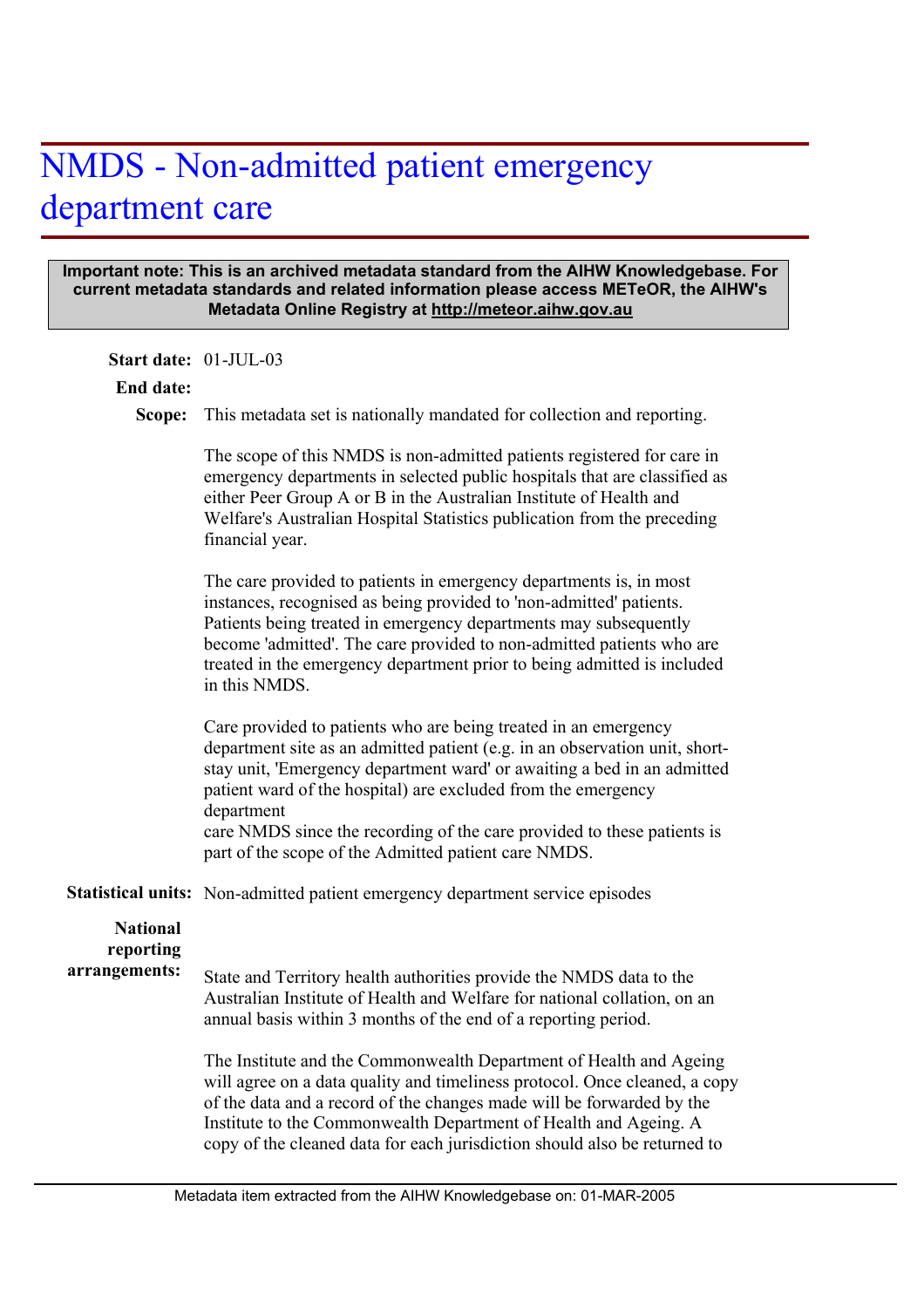that jurisdiction on request.

Periods for which data are collected and nationally collated: Financial years, ending 30 June each year. Extraction of data for a financial year should be based on the date of the end of the non-admitted emergency department service episode.

#### **Scope links with other metadata sets:**

Episodes of care for admitted patients are reported through the Admitted patient care NMDS

### **Source**

organisation: National Health Information Management Group

## *Data elements linked to this Data set specification*

| Name                                            | Data                                   | Reg.                             | ID     | Ver | <b>Type</b>     | Current |
|-------------------------------------------------|----------------------------------------|----------------------------------|--------|-----|-----------------|---------|
| Area of usual residence                         | <b>NHDD</b>                            | <b>NHIMG</b>                     | 000016 | 3   | Data<br>Element | Current |
| <b>Australian State/Territory</b><br>identifier | Int.<br>NCSDD & & NHIMG<br><b>NHDD</b> | <b>NCSIMG</b>                    | 002025 | 4   | Data<br>Element | Current |
| Compensable status                              | <b>NHDD</b>                            | <b>NHIMG</b>                     | 000026 | 3   | Data<br>Element | Current |
| Country of birth                                | Int.<br><b>NHDD</b>                    | <b>NCSIMG</b><br>NCSDD & & NHIMG | 002004 | 4   | Data<br>Element | Current |
| Date of birth                                   | Int.<br><b>NHDD</b>                    | <b>NCSIMG</b><br>NCSDD & & NHIMG | 002005 | 5   | Data<br>Element | Current |
| Date patient presents                           | <b>NHDD</b>                            | <b>NHIMG</b>                     | 000350 | 2   | Data<br>Element | Current |
| Department of Veterans'<br>Affairs patient      | NHDD                                   | <b>NHIMG</b>                     | 000421 | 1   | Data<br>Element | Current |
| Emergency department - public                   | NHDD                                   | <b>NHIMG</b>                     | 000815 | 1   | Data            | Current |

Metadata item extracted from the AIHW Knowledgebase on: 01-MAR-2005